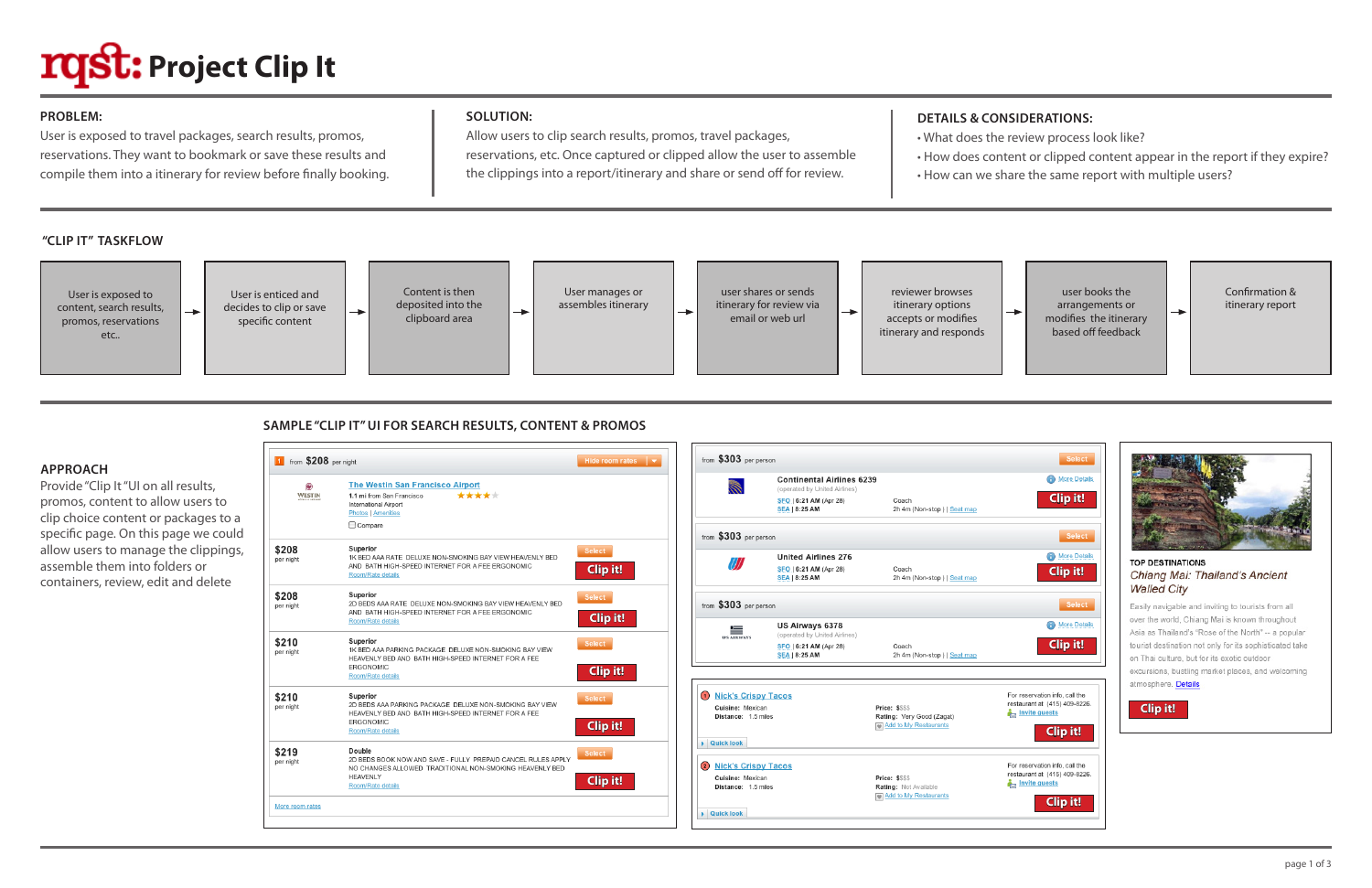## **ITS A FREAKIN CATALINA WINE MIXER!!!!**





#### **CLIPPINGS PAGE**

Adding a new section to the core navigation, we introduce the concept of clippings. First run or click of the clippings page could reveal a getting started or instruction on how clippings pages work.

The Clippings page show the user whats has been collected and the ability to create an event. Users should be able to manage multiple events , create new events, label events, delete events, share events & book multiple events at once.

#### **CLIPPINGS PAGE INTERACTION**

We allow users to drag clippings into the specific event creation area. We should leverage the existing knowledge base of drag & drop that users experience with expenses.

# **CLIPPINGS, EVENTS DETAILS & CONSIDERATIONS**

- UI to remove clippings in the clippings module?
- Scrollbars vs Chevrons?
- Reduction of Select UI when items are placed in the Event Creator.
- Behavior of revealing more detailed info inline in the clipping area?
- How does content or clipped content appear in the report if they expire?
- We are surfacing a new concept of event management, is this really a clippings page now?
- What does an Event email/landing page look like?
- Sometimes I just want the ability to say what I want. Add a notes/comments section for responses/confirmation?
- 

• When event is sent, how does it appear, what UI is needed to confirm, modify, interact etc...